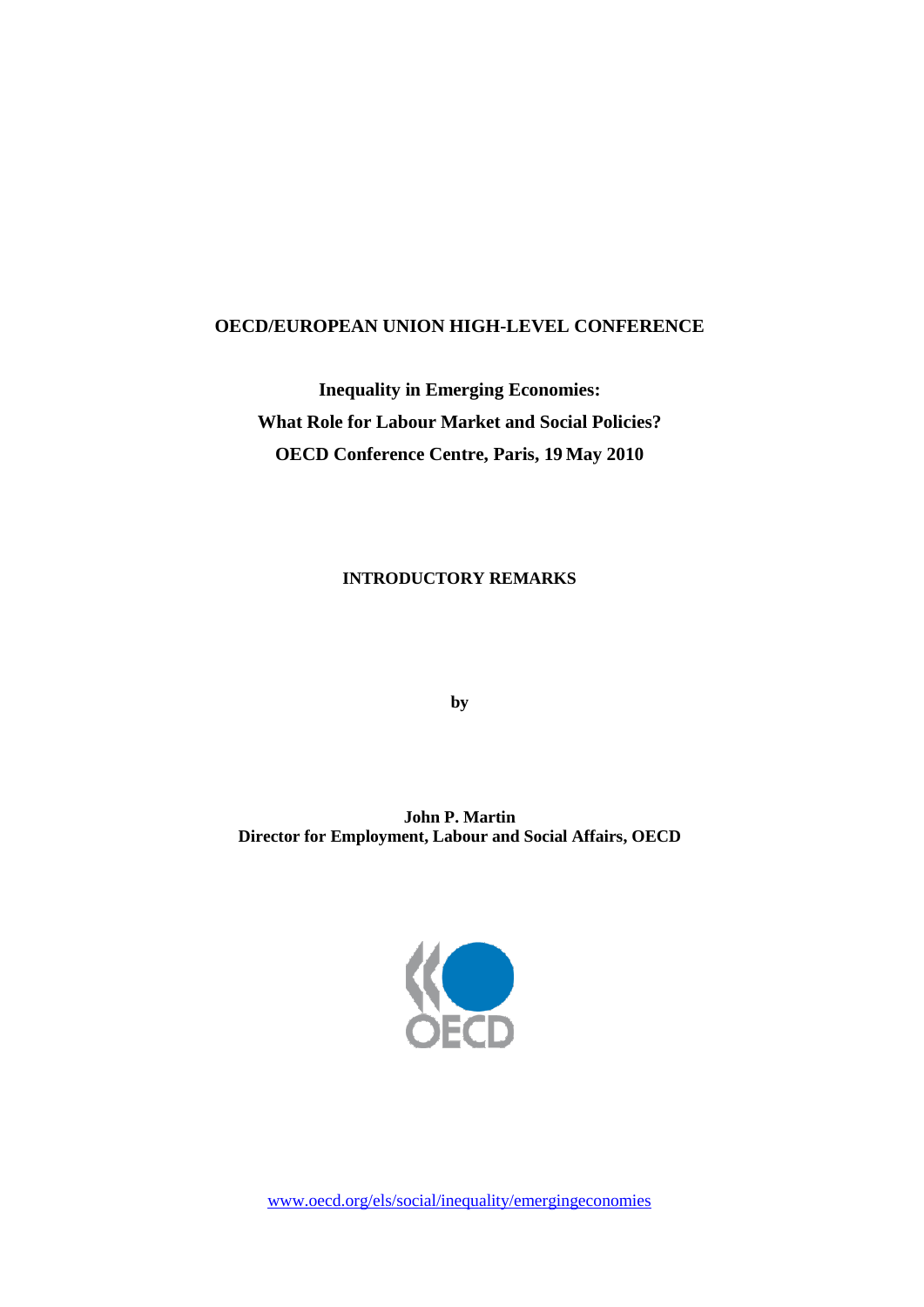Ladies and gentlemen,

On behalf of the OECD, it is my pleasure together with Lenia Samuel, Deputy Director General (DG Employment, Social Affairs and Equal Opportunities), to welcome you here today to this high-level conference on inequality in emerging economies. This event is the highlight of our joint project with the European Commission looking at the determinants of, and policy options to reduce, inequality in Brazil, China, India and South Africa. The project is an extension and complement of the work we have done for the OECD countries which resulted in our 2008 publication *"Growing Unequal?".* It is also an integral part of increasing the OECD's dialogue and cooperation with emerging economies, a process through which the Organisation would like to enhance engagement with the new global players.

I am delighted that we have brought together for this conference experts and policymakers from the emerging economies, delegates from the OECD and the European Commission, as well as representatives from the World Bank, the ILO and from the social partners.

The topic of this conference -- the role for labour market and social policies in tackling inequality -- is of great importance for OECD and non-OECD countries alike. As documented in *Growing Unequal?*, inequality has been on the rise in many countries over the past decades, confronting policy makers with a formidable challenge. The global economic crisis has only added to this challenge and has made policy action more urgent.

Globalisation and growing interdependence of countries in economic relations have the potential for improving people's lives all over the world. Trade and investment flows grew very rapidly over the past decade in the four countries we are discussing today. This has spurred trade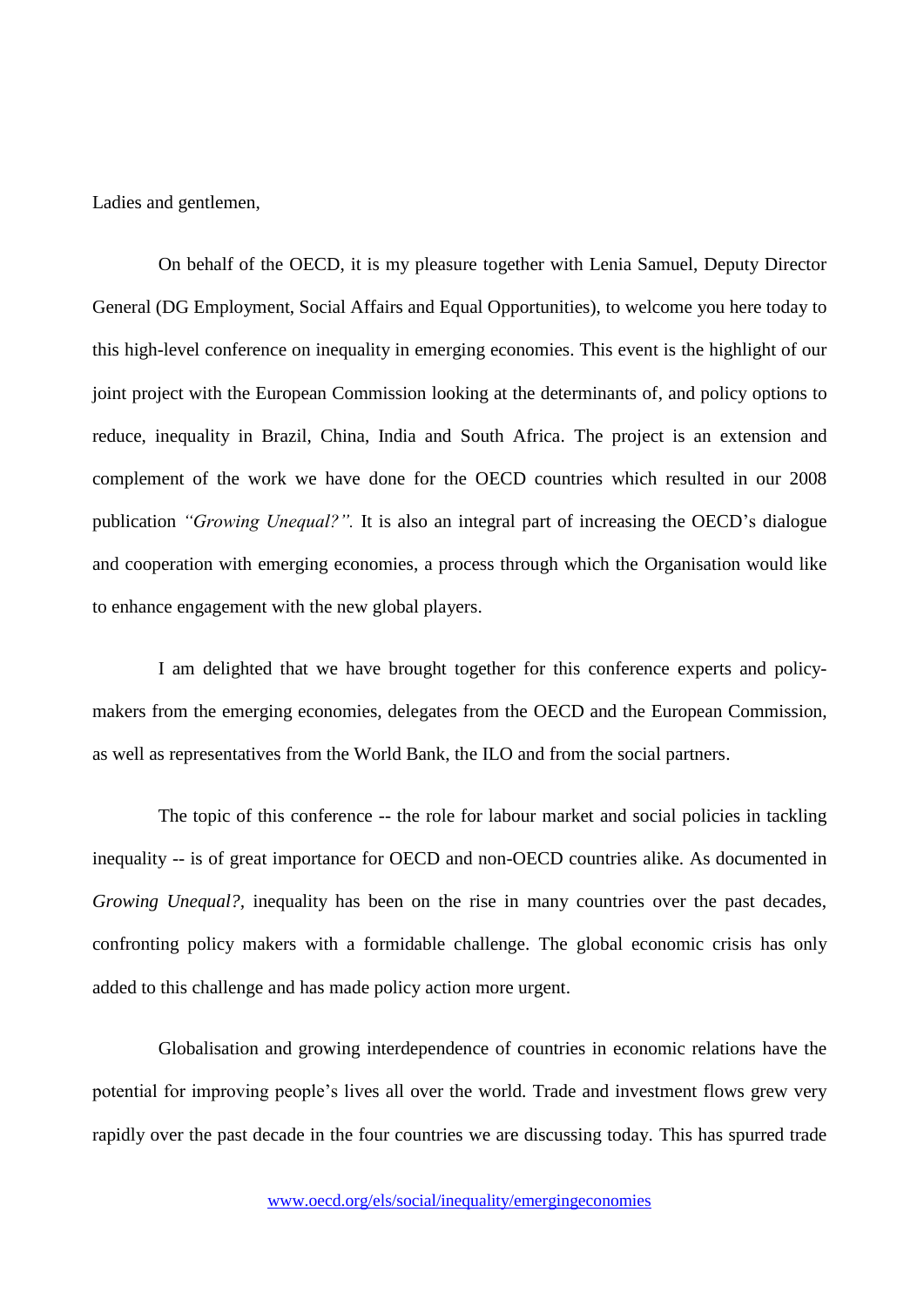and financial markets integration and increased these countries' weights in the world economy. China and India grew at annual rates which reached two-digit levels in the years prior to the crisis. Economic growth in Brazil and South Africa was more volatile during the past decade but still impressive. As a result, all four countries have experienced substantial increases in GDP per capita, reducing the gap with OECD countries. However, despite the impressive growth spurts, convergence in GDP per capita with OECD countries is still a distant target. In India, GDP per capita is still only 8% of the OECD average, in China it is 16%, while in Brazil and South Africa it is about 25%.

But economic growth is only part of the story. Globalisation has also generated imbalances, both between and within countries. Strong economic growth has helped to reduce extreme poverty significantly in China, India and Brazil, and to a lesser extent in South Africa. But inequalities in income and consumption have increased since the early 1990s, even though Brazil has been very successful in reducing income inequality over the past 10 years and, more recently, China has also seen a decrease of inequality.

Much of the increase in income inequality in emerging economies is linked to the fact that workers do not have equal access to productive job opportunities and thus do not benefit evenly from economic development. Many people with low skills, in particular, remain trapped in precarious jobs, often in the informal and un-regulated economy. In such jobs, even full-time employment tends to be insufficient to lift households out of poverty. Thus, creating accessible, productive and rewarding jobs is key to escaping poverty and reducing inequality – a message that is true for emerging economies and OECD countries alike.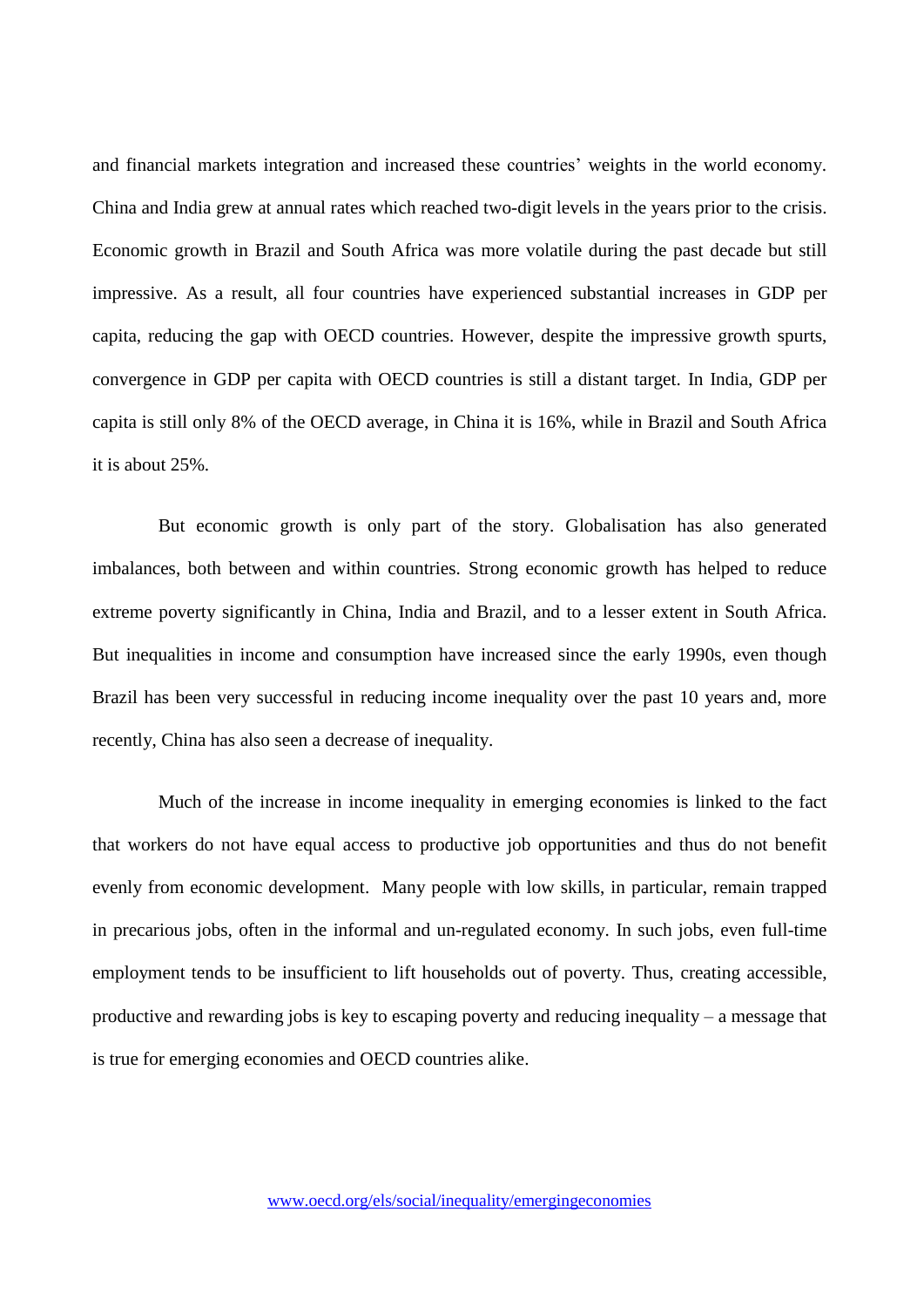Let me now turn to the possible roles of labour market and social policies in tackling inequality.

Increasing inequality is not inevitable. From our analysis of OECD countries' experiences, we know that governments can play an important role in countering inequality trends. Providing income support to job losers and helping them enhance their human capital and regain employment are examples of what governments can do and have been doing, especially during the current crisis. Tax and benefit systems and other social policies are tools that help reduce poverty risks among households with low earnings. If well-designed, these measures will also preserve the incentives for people of working-age to seek employment opportunities.

But in many emerging economies, labour market and social policies have a limited reach because of the large share of the informal sector which by definition excludes workers and their families from access to most social benefits and services. The first and foremost task for policy makers in these economies is thus to make labour markets more inclusive and to create incentives to reduce informality. This message was an important theme at the first G20 Labour and Employment ministerial in Washington in April 2010. Informal workers need to have the necessary legal, financial, and educational means to access formal sector employment. Higher formal sector employment also requires better incentives for firms to become formal. Often, measures such as simplification of the tax system and a reduction of the often burdensome product market regulation will help encourage employers to move into the formal sector.

Another limiting factor for extensive and effective social safety nets in many emerging economies is the limited availability of resources competing with many other important demands, for example education, infrastructure or health, to mention just a few. This is a challenge which